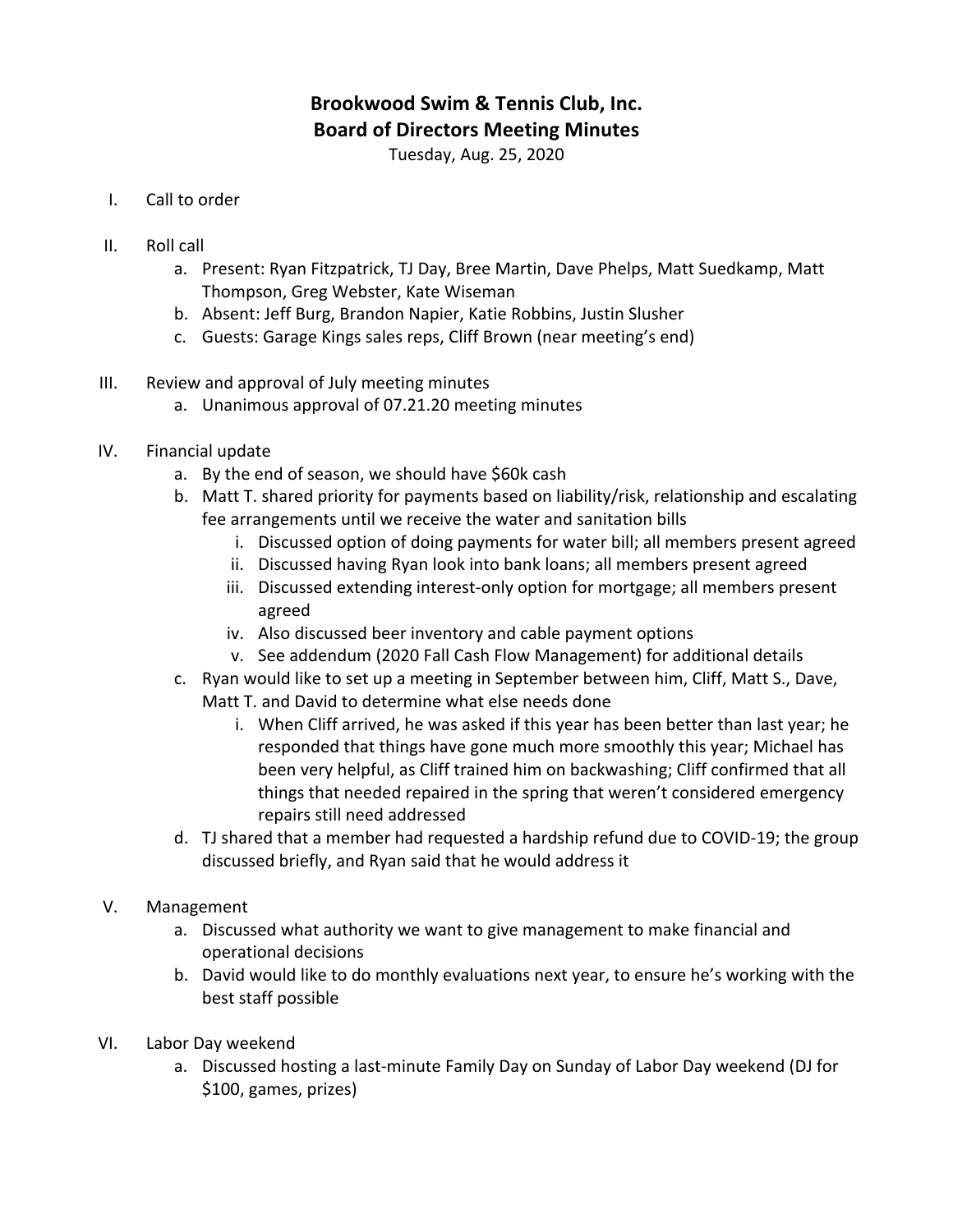- i. Ryan motioned to have the Family Day; Matt S. seconded; all members present approved
- VII. Bathroom flooring presentation by Garage Kings
	- a. Can go up wall to make it more sanitary; won't pull up and peel; can double-up the non-slip additive and buff it; will have to grind it twice to get all the old epoxy off
	- b. Ideal timing would be before November; would take three days
	- c.  $\frac{1}{2}$ ,600 for both bathrooms; if we want it up the wall, it would be \$10,795; could do payments; if we want to do in spring, could do a 10% payment; usually a 50% payment
- VIII. Payment plans and scan cards/key fobs
	- a. Discussed having payment plans start in October and end in September; would like to roll out scan cards/key fobs simultaneously
		- i. Communicate options once we're aligned, after season's end
- IX. Offseason projects
	- a. Will meet with Cliff to align on his priorities
	- b. Ryan's priorities are to trim and thin out trees and to look at the return lines, based on where we are with the water bill
	- c. Discussed option of enclosing the sun deck and stage area; Ben said it is structurally sound; would create a multipurpose room to have parties, etc., and would open up opportunities for the basement; would lose sundeck and stage, though; Ryan will talk to Ben about revisiting the idea
	- d. Discussed putting money toward a new pool instead of an enclosure
		- i. There is a temp fix option for the pool; perhaps we can refinance the loan and get \$20k to do the interim fix
	- e. Cliff anticipates a savings in water since we haven't had electric issues causing us to lose water; should probably invest in a sensor
- X. Board meetings
	- a. Will continue to meet the third Tuesday of the month; would like to provide a Zoom or call-in option for board members who can't make it in person
	- b. Need to be more proactive about meeting agendas; board members need to be looking well ahead when thinking about their projects so we can use meeting time efficiently, making decisions and taking votes in advance rather than last minute
	- c. Ryan motioned that, moving forward, we only conduct votes in person; all members present agreed
	- d. Discussed board members creating playbooks for their roles, for easier hand-off of duties
	- e. September guests
		- i. Kevin Crail (insurance policy change recommendations)
		- ii. Incoming board members will be invited to attend
- XI. Adjournment